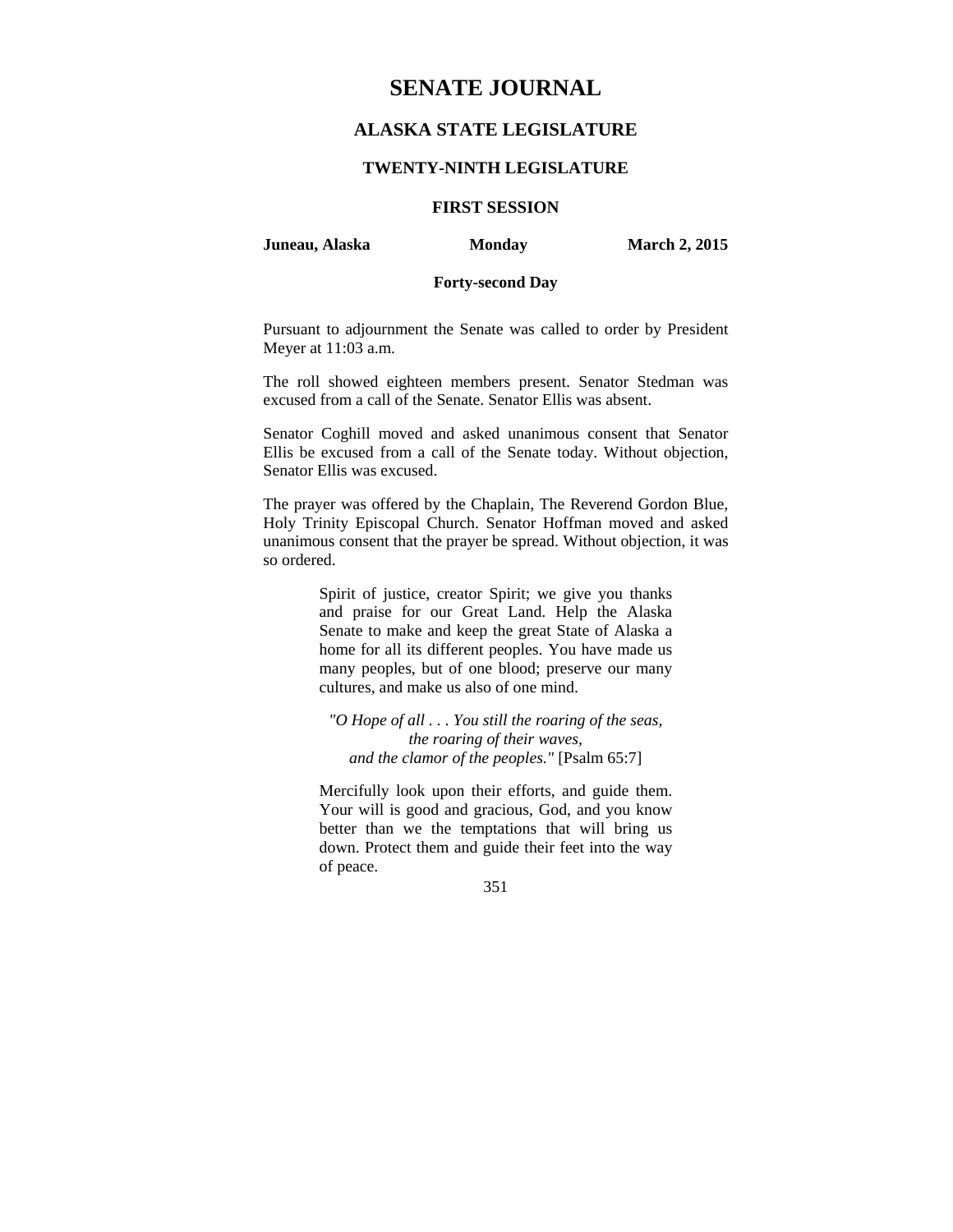May you be with these Senators who have been called by the people to serve them. As they bear our burdens, help them to bear their own and one another's. Let everyone be nourished from the abundance with which you have blessed us. Let everyone be encouraged by what has been achieved by their predecessors.

Bless them so that their example may give to the people a zeal for justice and the strength of forbearance and inspire us to bring blessings upon the future generations of Alaska. Amen.

Senator Stoltze led the Senate in the Pledge of Allegiance.

#### **Certification**

Senator Coghill moved and asked unanimous consent that the journals for the thirty-ninth through forty-first legislative days be approved as certified by the Secretary. Without objection, it was so ordered.

#### **Messages from the House**

#### **HJR 9**

Message dated February 27 was read stating the House concurred in the Senate amendment to HOUSE JOINT RESOLUTION NO. 9, thus adopting:

> SENATE CS FOR HOUSE JOINT RESOLUTION NO. 9(RES) Urging the United States Congress to pass legislation to open the coastal plain of the Arctic National Wildlife Refuge to oil and gas development; urging the United States Department of the Interior to recognize the private property rights of owners of land in and adjacent to the Arctic National Wildlife Refuge; relating to oil and gas exploration, development, production, and royalties; and relating to renewable and alternative energy technologies.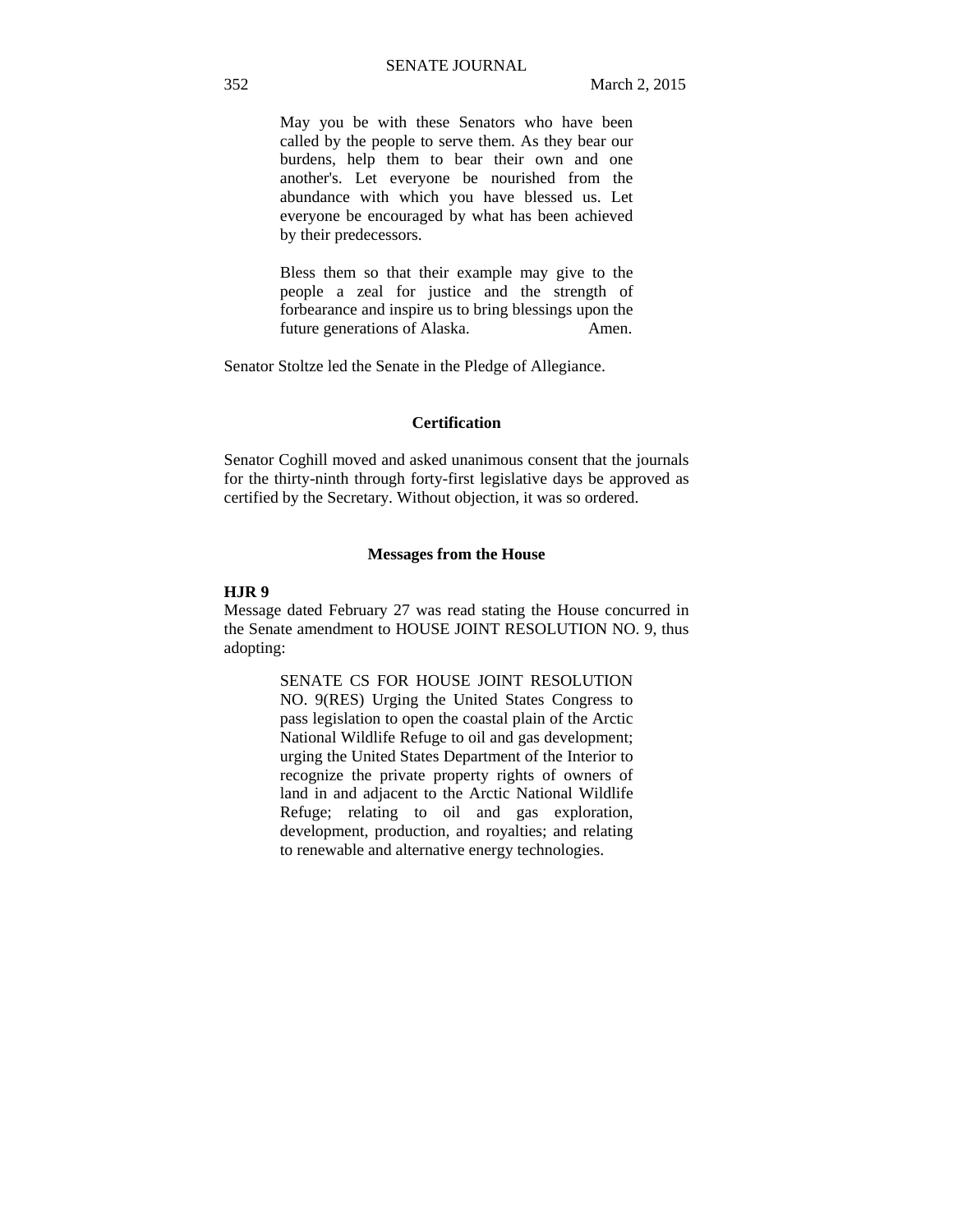March 2, 2015 353

Message dated February 27 was read stating the House passed and transmitted for consideration:

#### **First Reading and Reference of House Bills**

#### **HB 93**

CS FOR HOUSE BILL NO. 93(STA) BY THE HOUSE STATE AFFAIRS COMMITTEE, entitled:

> "An Act relating to the duties of probation officers; and relating to conditions of parole."

was read the first time and referred to the State Affairs and Judiciary Committees.

#### **Introduction and Reference of Senate Resolutions**

#### **SCR 6**

SENATE CONCURRENT RESOLUTION NO. 6 BY SENATOR MEYER,

> Proclaiming April 2015 as Sexual Assault Awareness Month.

was read the first time and referred to the State Affairs Committee.

### **Introduction and Reference of Senate Bills**

#### **SB 64**

SENATE BILL NO. 64 BY THE SENATE FINANCE COMMITTEE, entitled:

> "An Act relating to school bond debt reimbursement; and providing for an effective date."

was read the first time and referred to the Education and Finance Committees.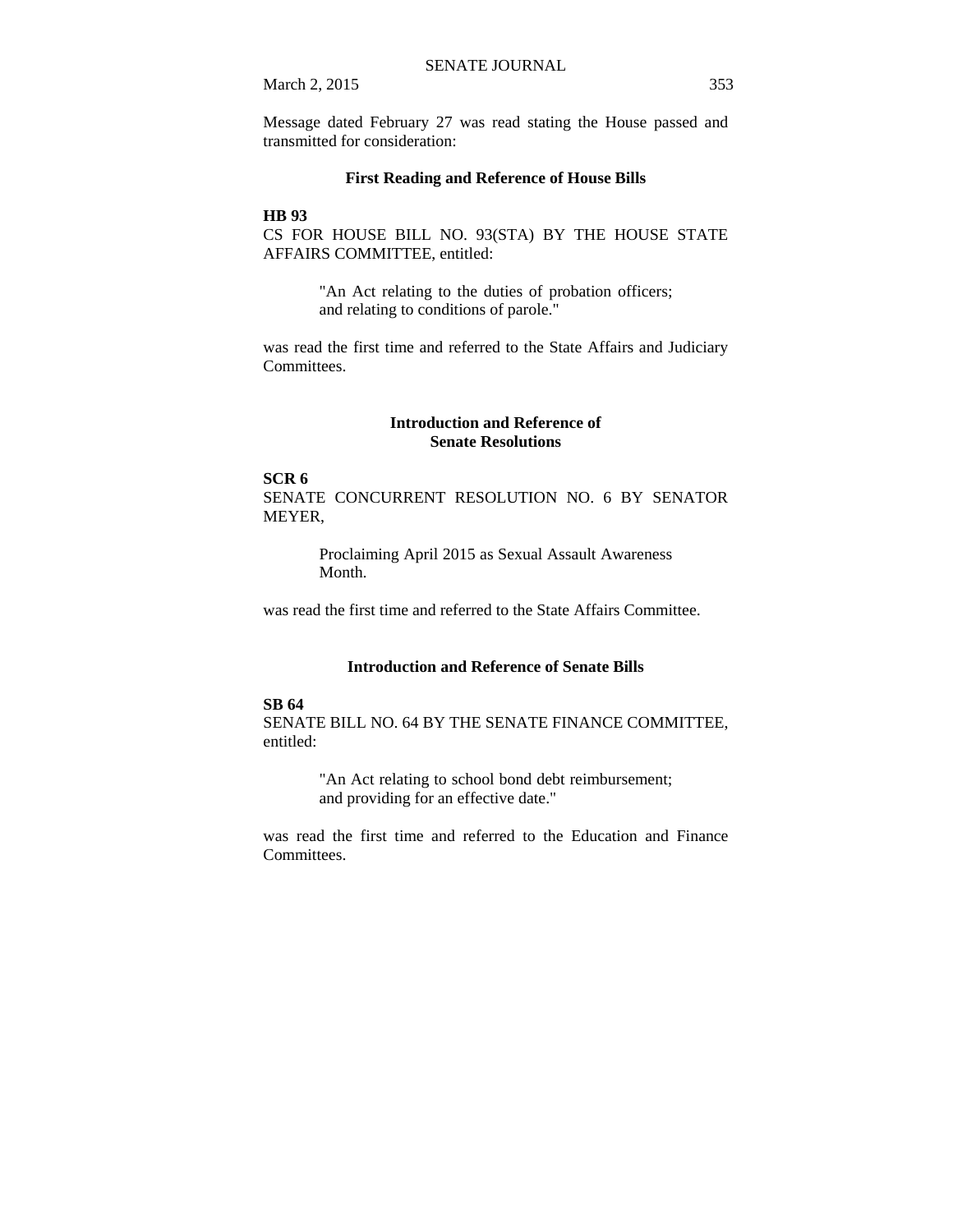**SB 65** SENATE BILL NO. 65 BY SENATOR MCGUIRE, entitled:

> "An Act relating to juvenile justice proceedings; and amending Rule 21, Alaska Delinquency Rules of Procedure."

was read the first time and referred to the Health and Social Services and Judiciary Committees.

#### **Consideration of the Calendar**

#### **Second Reading of Senate Resolutions**

#### **SJR 13**

SENATE JOINT RESOLUTION NO. 13 Supporting oil and gas exploration and development on the outer continental shelf offshore of the state; opposing attempts to prohibit oil and gas development in the Chukchi Sea Planning Area and the Beaufort Sea Planning Area; and requesting that the federal Administration cease and desist from all future restrictions in the Chukchi and Beaufort Seas, was read the second time.

Senator Giessel, Chair, moved and asked unanimous consent for the adoption of the Resources Committee Substitute offered on page 313. Senator Gardner objected, then withdrew her objection. There being no further objection, CS FOR SENATE JOINT RESOLUTION NO. 13(RES) Supporting oil and gas exploration and development on the outer continental shelf offshore of the state; opposing attempts to prohibit future oil and gas development in the Beaufort and the Chukchi Seas, including the Hanna Shoal area; and requesting that the federal Administration cease and desist from restrictions that adversely affect active or future leases in high petroleum potential areas in the Beaufort and Chukchi Seas, including the Hanna Shoal area, was adopted.

Senator Coghill moved and asked unanimous consent that the resolution be considered engrossed, advanced to third reading and placed on final passage. Without objection, it was so ordered.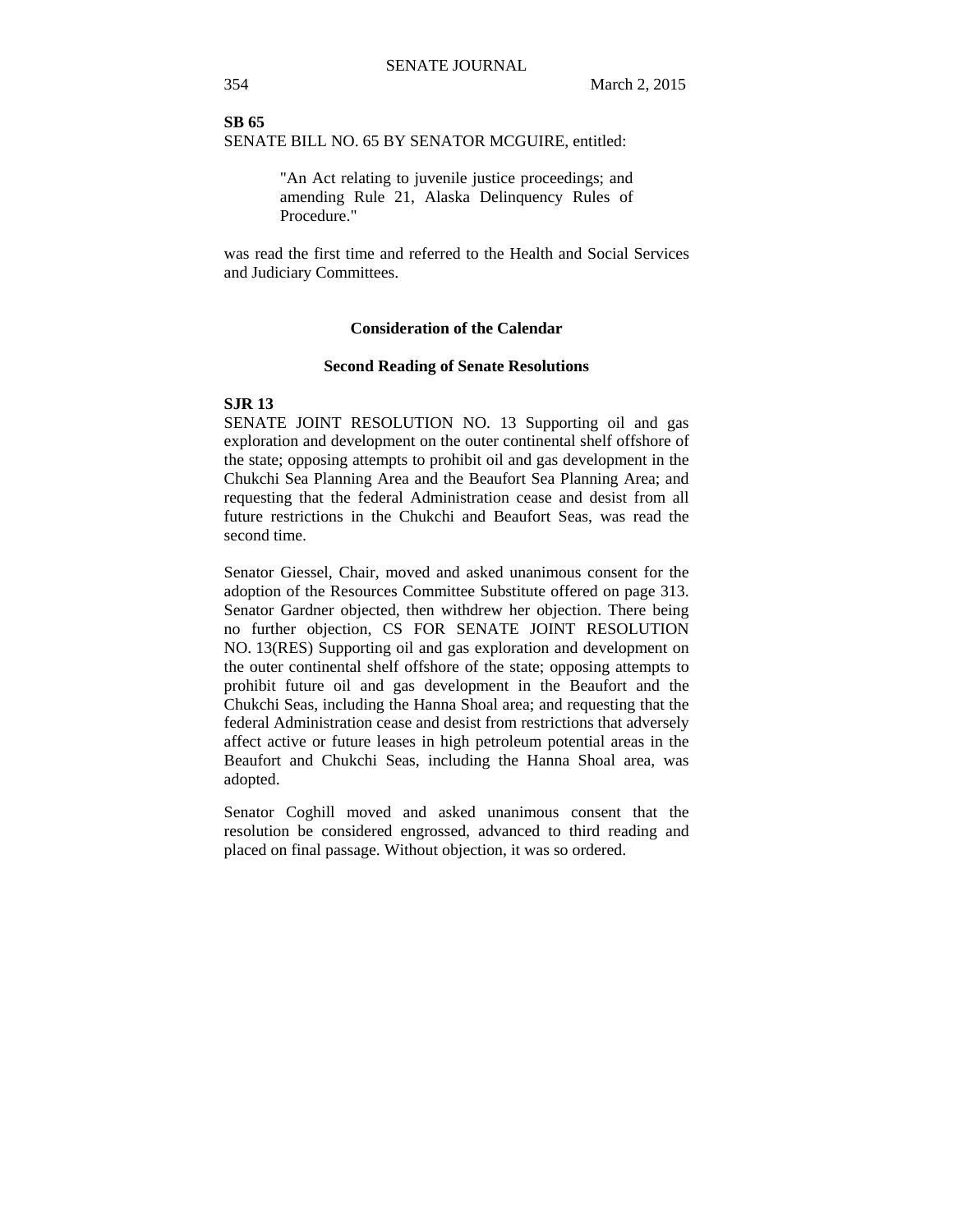March 2, 2015 355

CS FOR SENATE JOINT RESOLUTION NO. 13(RES) was read the third time.

Senators Giessel, Huggins, MacKinnon, Hoffman, Stevens, Micciche, Bishop, Kelly, Dunleavy, Stoltze, Costello, McGuire, Olson, Meyer, Egan moved and asked unanimous consent to be shown as cosponsors on the resolution. Without objection, it was so ordered.

The question being: "Shall CS FOR SENATE JOINT RESOLUTION NO. 13(RES) Supporting oil and gas exploration and development on the outer continental shelf offshore of the state; opposing attempts to prohibit future oil and gas development in the Beaufort and the Chukchi Seas, including the Hanna Shoal area; and requesting that the federal Administration cease and desist from restrictions that adversely affect active or future leases in high petroleum potential areas in the Beaufort and Chukchi Seas, including the Hanna Shoal area, pass the Senate?" The roll was taken with the following result:

CSSJR 13(RES) Third Reading - Final Passage

#### **YEAS: 18 NAYS: 0 EXCUSED: 2 ABSENT: 0**

Yeas: Bishop, Coghill, Costello, Dunleavy, Egan, Gardner, Giessel, Hoffman, Huggins, Kelly, MacKinnon, McGuire, Meyer, Micciche, Olson, Stevens, Stoltze, Wielechowski

Excused: Ellis, Stedman

and so, CS FOR SENATE JOINT RESOLUTION NO. 13(RES) passed the Senate and was referred to the Secretary for engrossment.

Senator McGuire moved and asked unanimous consent to return to Introduction of Guests. Without objection, the Senate returned to:

#### **Introduction of Guests**

Senator McGuire introduced James Hill, Consul General of Canada in Seattle and Karen Matthias, Honorary Consul General of Canada in Alaska.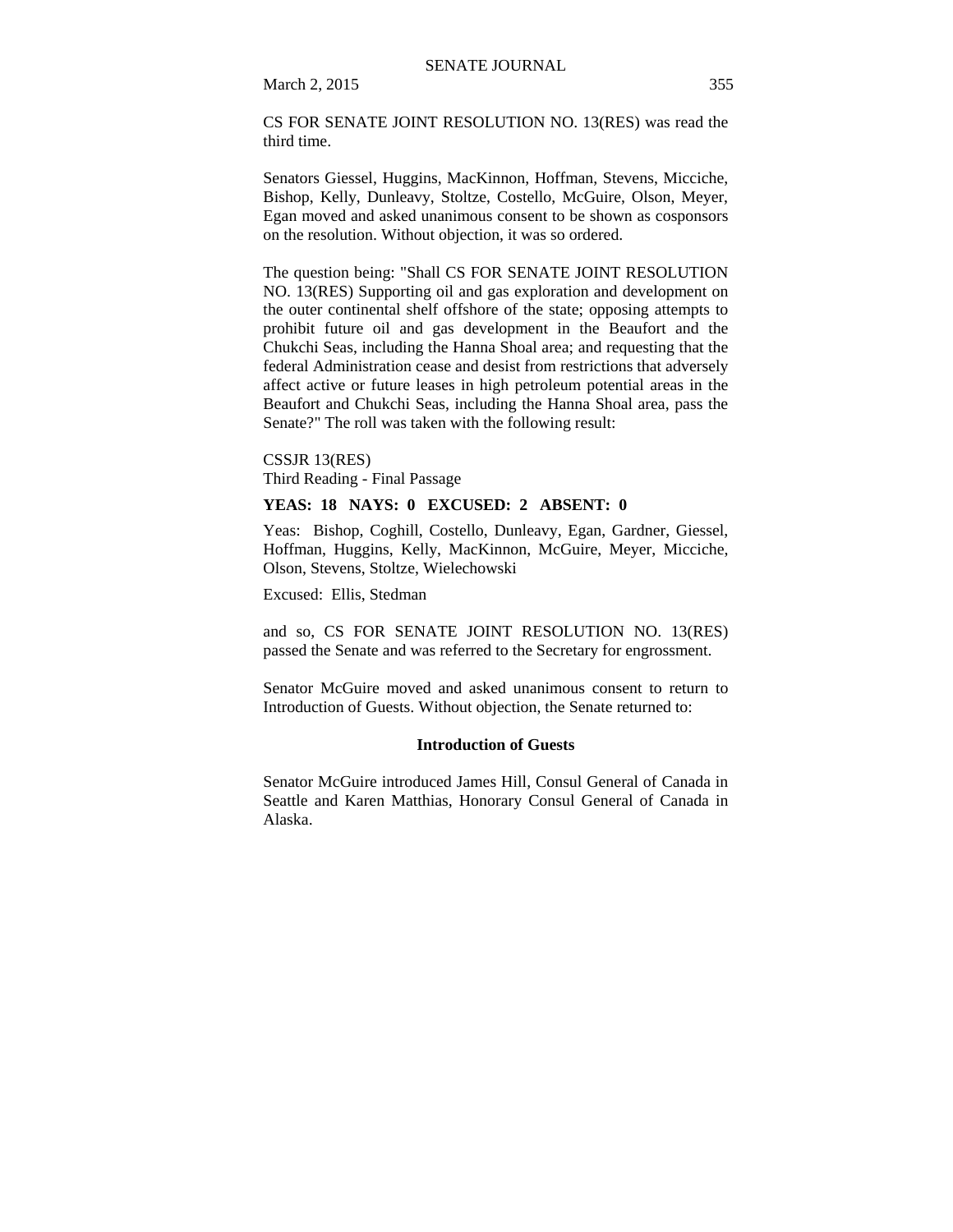#### **Consideration of the Calendar (continued)**

#### **Second Reading of House Resolutions**

#### **HJR 13**

CS FOR HOUSE JOINT RESOLUTION NO. 13(MLV) Urging the United States Department of the Army to maintain and strengthen the current level of its combat-capable structure in the state and not to take structural realignment actions with regard to Fort Wainwright and Joint Base Elmendorf-Richardson, was read the second time.

Senator Stoltze, Chair, moved and asked unanimous consent for the adoption of the State Affairs Senate Committee Substitute offered on page 330. Senator Gardner objected, then withdrew her objection. There being no further objection, SENATE CS FOR CS FOR HOUSE JOINT RESOLUTION NO. 13(STA) Urging the United States Department of the Army to maintain and strengthen the current level of its combat-capable structure in the state and not to reduce personnel at Fort Wainwright and Joint Base Elmendorf-Richardson, (Title Change SCR 5) was adopted.

Senator Coghill moved and asked unanimous consent that the resolution be considered engrossed, advanced to third reading and placed on final passage. Without objection, it was so ordered.

SENATE CS FOR CS FOR HOUSE JOINT RESOLUTION NO. 13(STA) was read the third time.

Senators MacKinnon, Hoffman, Giessel, Bishop, Micciche, Egan, Stevens, Coghill moved and asked unanimous consent to be shown as cross sponsors on the resolution. Without objection, it was so ordered.

The question being: "Shall SENATE CS FOR CS FOR HOUSE JOINT RESOLUTION NO. 13(STA) Urging the United States Department of the Army to maintain and strengthen the current level of its combat-capable structure in the state and not to reduce personnel at Fort Wainwright and Joint Base Elmendorf-Richardson, pass the Senate?" The roll was taken with the following result: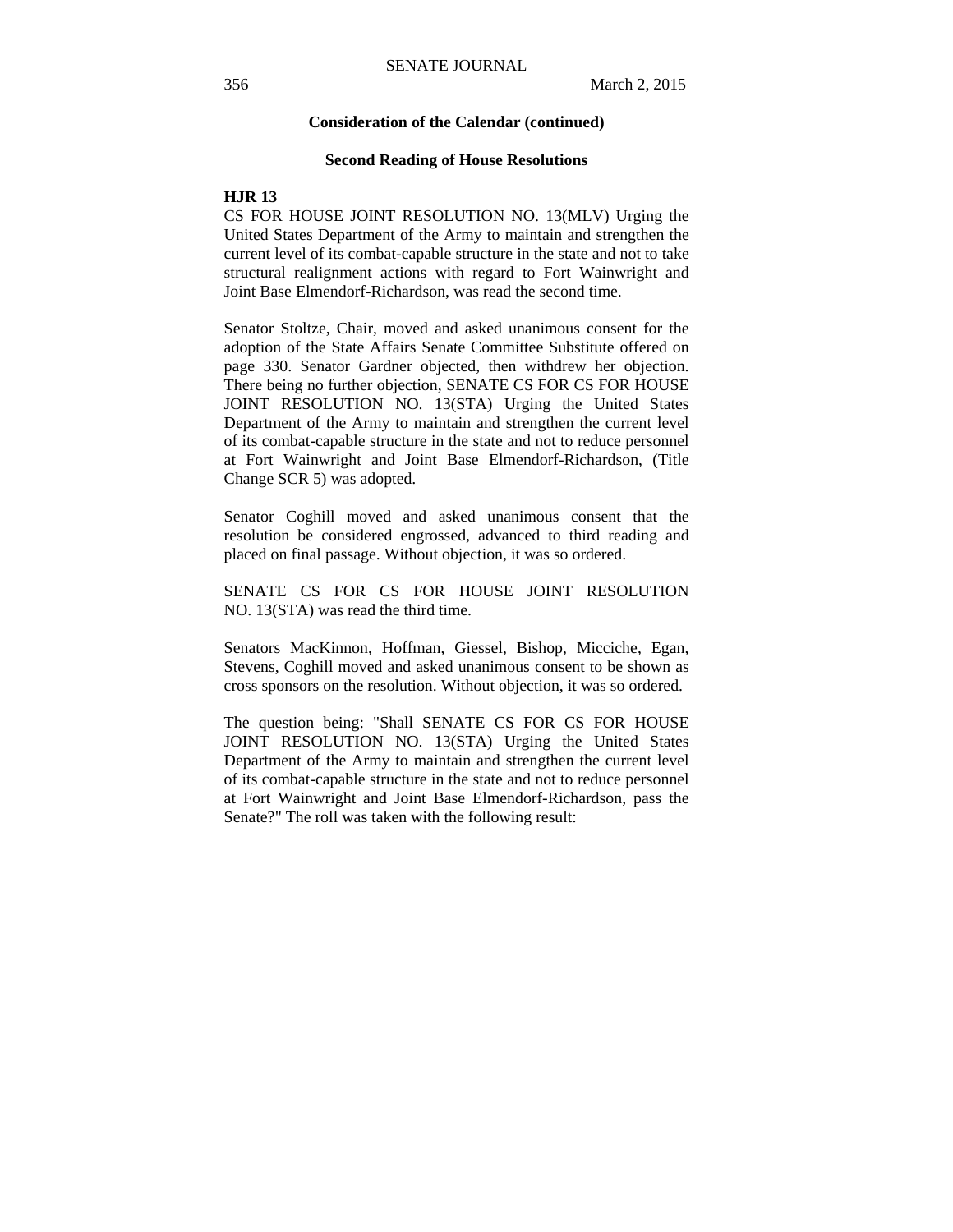March 2, 2015 357

### SCS CSHJR 13(STA) Third Reading - Final Passage

#### **YEAS: 18 NAYS: 0 EXCUSED: 2 ABSENT: 0**

Yeas: Bishop, Coghill, Costello, Dunleavy, Egan, Gardner, Giessel, Hoffman, Huggins, Kelly, MacKinnon, McGuire, Meyer, Micciche, Olson, Stevens, Stoltze, Wielechowski

Excused: Ellis, Stedman

and so, SENATE CS FOR CS FOR HOUSE JOINT RESOLUTION NO. 13(STA) passed the Senate and was referred to the Secretary for engrossment.

#### **SCR 5**

Senator Coghill moved and asked unanimous consent that SENATE CONCURRENT RESOLUTION NO. 5, which had been held on the Secretary's desk (page 331), be taken up. Without objection, the resolution was before the Senate on final passage.

The question being: "Shall SENATE CONCURRENT RESOLUTION NO. 5 Suspending Rules 24(c), 35, 41(b), and 42(e), Uniform Rules of the Alaska State Legislature, concerning House Joint Resolution No. 13, urging the United States Department of the Army to maintain and strengthen the current level of its combat-capable structure in the state and not to take structural realignment actions with regard to Fort Wainwright and Joint Base Elmendorf-Richardson, pass the Senate?" The roll was taken with the following result:

SCR 5 Final Passage

### **YEAS: 18 NAYS: 0 EXCUSED: 2 ABSENT: 0**

Yeas: Bishop, Coghill, Costello, Dunleavy, Egan, Gardner, Giessel, Hoffman, Huggins, Kelly, MacKinnon, McGuire, Meyer, Micciche, Olson, Stevens, Stoltze, Wielechowski

Excused: Ellis, Stedman

and so, SENATE CONCURRENT RESOLUTION NO. 5 passed the Senate and was referred to the Secretary for engrossment.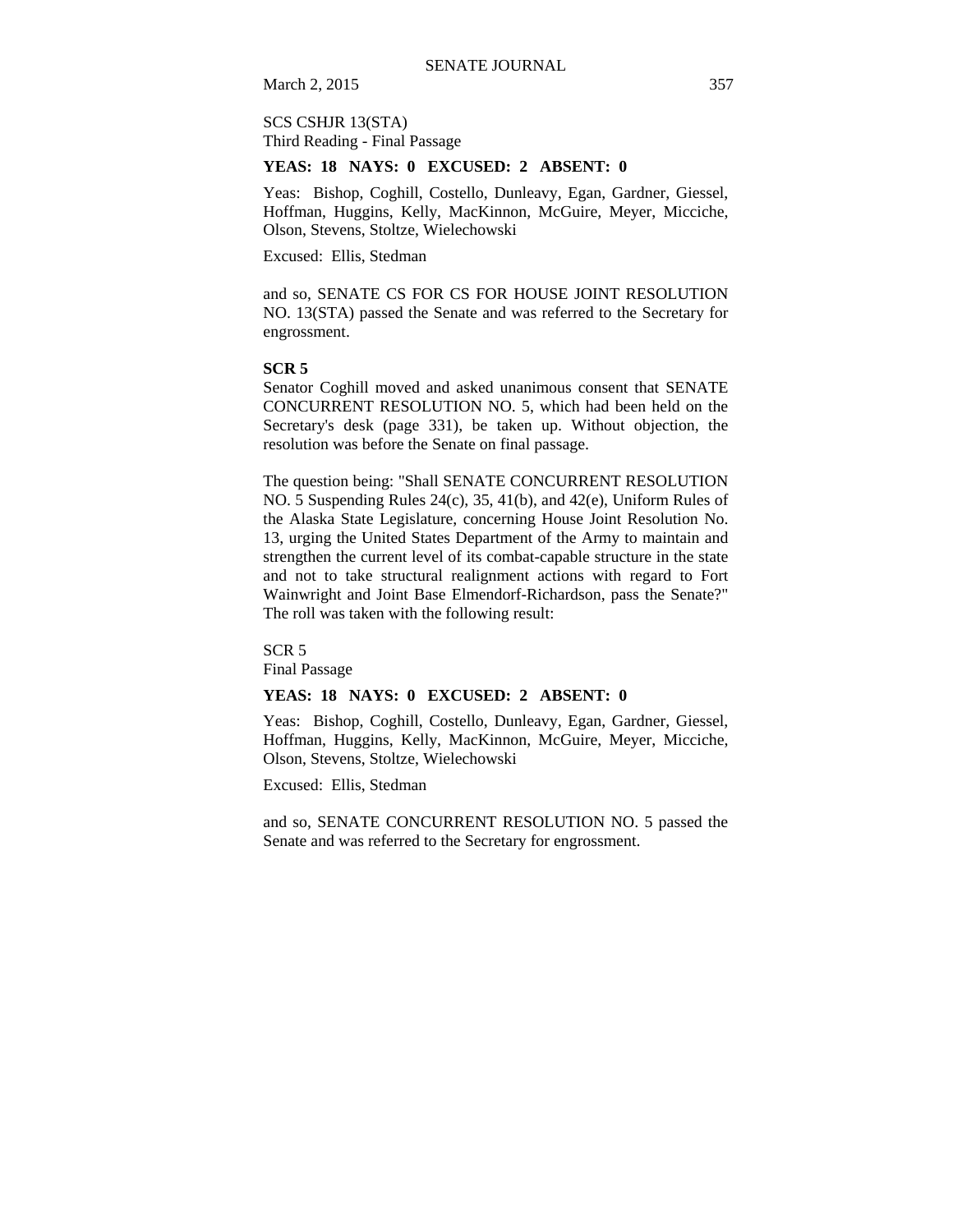#### **Citations**

Honoring - Alaska Sports Hall of Fame Class of 2015 Inductees Senator(s) Stoltze, Meyer, Bishop, Coghill, Costello, Dunleavy, Egan, Ellis, Gardner, Giessel, Hoffman, Huggins, Kelly, MacKinnon, McGuire, Micciche, Olson, Stedman, Stevens, Wielechowski

Honoring - Brent Sass Winner of the 2015 Yukon Quest Representative(s) Talerico Senator(s) Bishop, Meyer, Coghill, Costello, Dunleavy, Egan, Ellis, Gardner, Giessel, Hoffman, Huggins, Kelly, MacKinnon, McGuire, Micciche, Olson, Stedman, Stevens, Stoltze, Wielechowski

In Memoriam - Helen Linck Atkinson

Senator(s) Coghill, Meyer, Bishop, Costello, Dunleavy, Egan, Ellis, Gardner, Giessel, Hoffman, Huggins, Kelly, MacKinnon, McGuire, Micciche, Olson, Stedman, Stevens, Stoltze, Wielechowski

Senator Coghill moved and asked unanimous consent that the citations be adopted. Without objection, the citations were adopted and referred to the Secretary for transmittal.

Senator Coghill moved and asked unanimous consent that the following citation be made a special order of business. Without objection, it was so ordered.

#### **Special Order of Business**

In Memoriam - Della Elizabeth Colver Barry

Representative(s) Drummond

Senator(s) Gardner, Meyer, Bishop, Coghill, Costello, Dunleavy, Egan, Ellis, Giessel, Hoffman, Huggins, Kelly, MacKinnon, McGuire, Micciche, Olson, Stedman, Stevens, Stoltze, Wielechowski

Senator Coghill moved and asked unanimous consent that the citation be adopted. Without objection, the citation was adopted and referred to the Secretary for transmittal.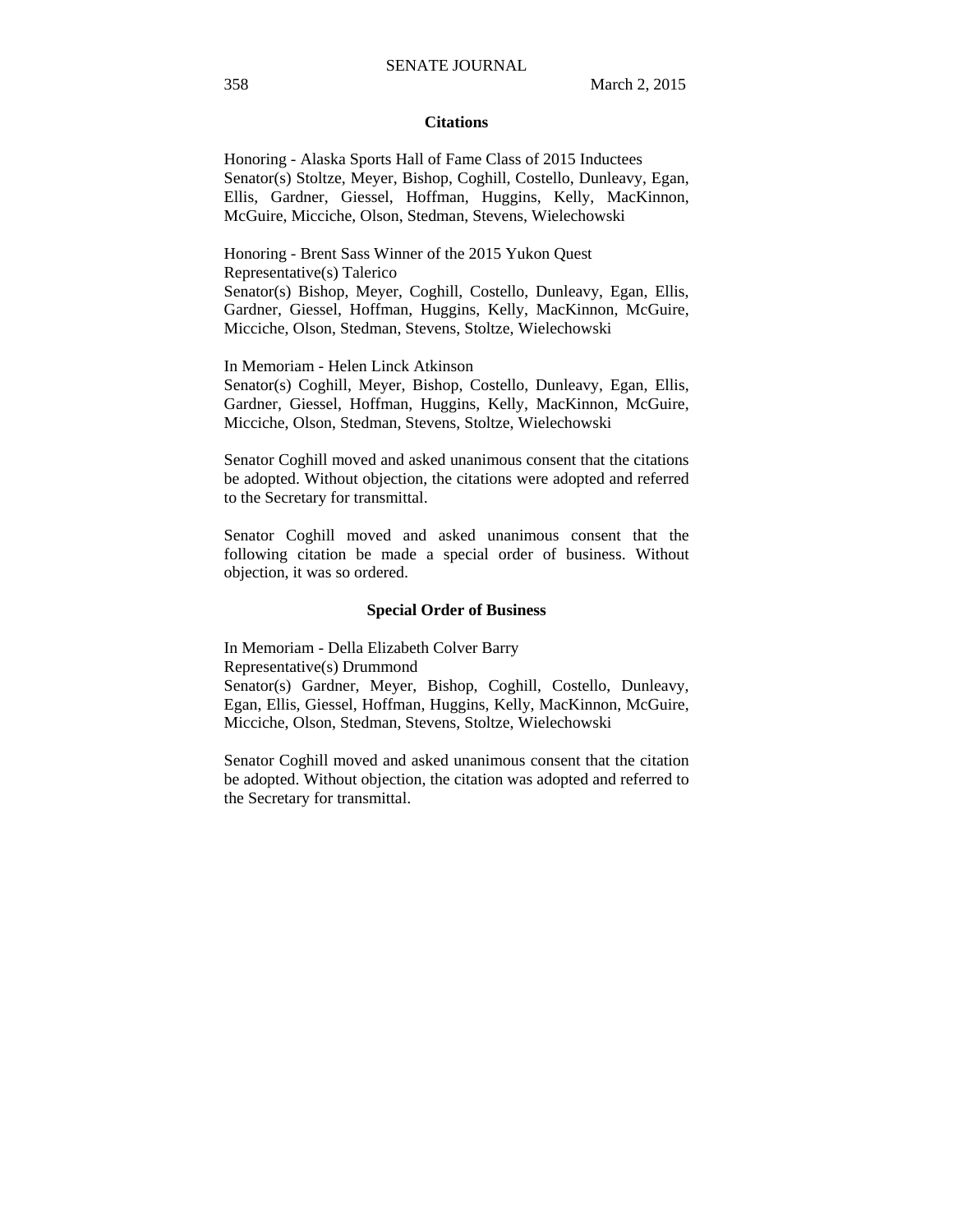### **Unfinished Business**

#### **SB 63**

Senator Stevens moved and asked unanimous consent to be shown as a cosponsor on SENATE BILL NO. 63 "An Act naming the state library, archives, and museum building in Juneau." Without objection, it was so ordered.

#### **SB 49**

Senator Micciche moved and asked unanimous consent to be shown as a cosponsor on SENATE BILL NO. 49 "An Act allowing appropriations to the civil legal services fund from court filing fees." Without objection, it was so ordered.

#### **SB 6**

Senators Micciche, Wielechowski, McGuire moved and asked unanimous consent to be shown as cosponsors on SENATE BILL NO. 6 "An Act exempting the state from daylight saving time; and providing for an effective date." Without objection, it was so ordered.

Senator Hoffman moved and asked unanimous consent to be excused from a call of the Senate on March 6. Without objection, Senator Hoffman was excused.

#### **Announcements**

Announcements are at the end of the journal.

#### **Engrossment**

#### **SJR 13**

CS FOR SENATE JOINT RESOLUTION NO. 13(RES) Supporting oil and gas exploration and development on the outer continental shelf offshore of the state; opposing attempts to prohibit future oil and gas development in the Beaufort and the Chukchi Seas, including the Hanna Shoal area; and requesting that the federal Administration cease and desist from restrictions that adversely affect active or future leases in high petroleum potential areas in the Beaufort and Chukchi Seas,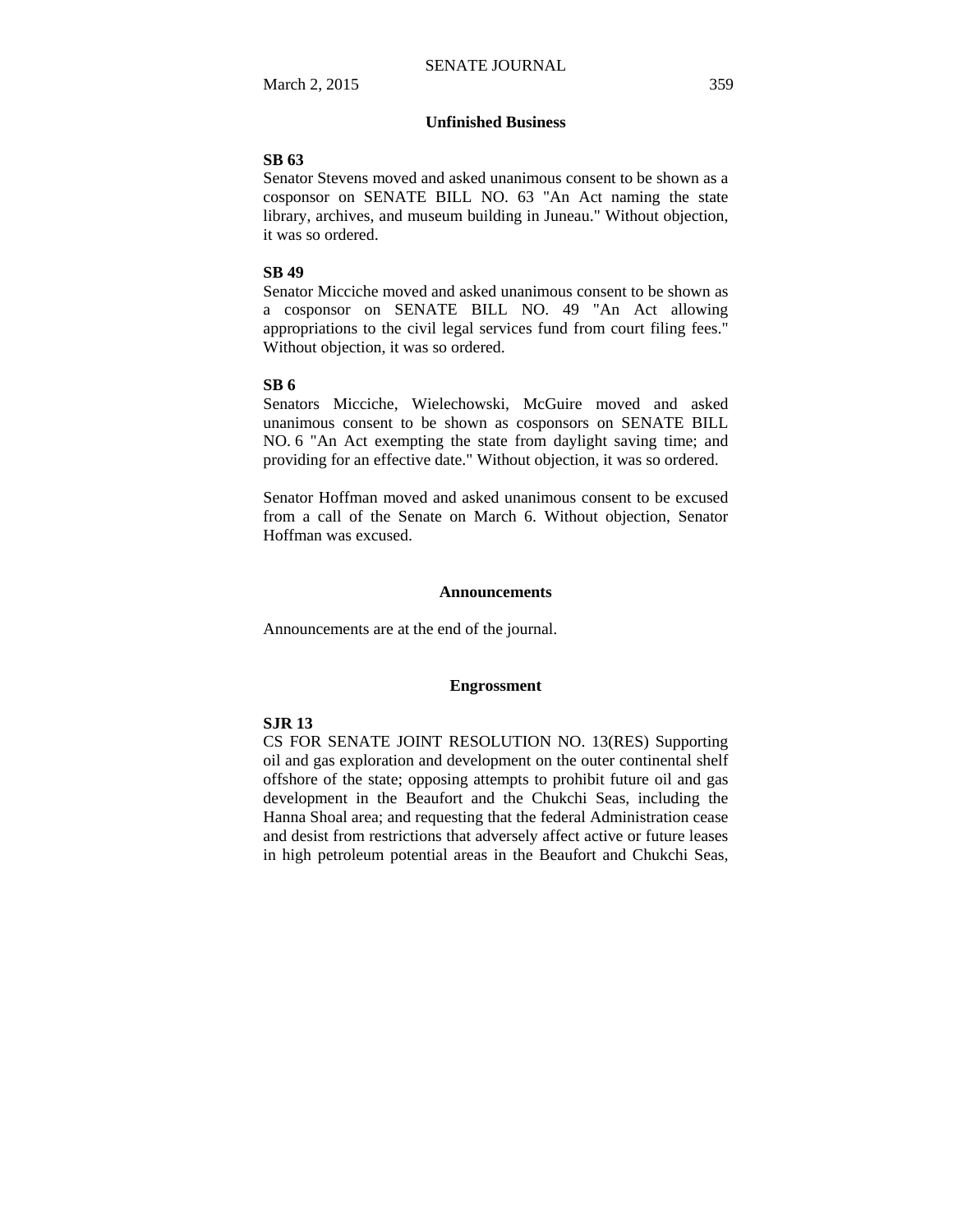including the Hanna Shoal area, was engrossed, signed by the President and Secretary and transmitted to the House for consideration.

#### **SCR 5**

SENATE CONCURRENT RESOLUTION NO. 5 Suspending Rules  $24(c)$ ,  $35$ ,  $41(b)$ , and  $42(e)$ , Uniform Rules of the Alaska State Legislature, concerning House Joint Resolution No. 13, urging the United States Department of the Army to maintain and strengthen the current level of its combat- capable structure in the state and not to take structural realignment actions with regard to Fort Wainwright and Joint Base Elmendorf-Richardson, was engrossed, signed by the President and Secretary and transmitted to the House for consideration.

#### **HJR 13**

SENATE CS FOR CS FOR HOUSE JOINT RESOLUTION NO. 13(STA) Urging the United States Department of the Army to maintain and strengthen the current level of its combat-capable structure in the state and not to reduce personnel at Fort Wainwright and Joint Base Elmendorf-Richardson, was engrossed, signed by the President and Secretary and returned to the House for consideration.

#### **Adjournment**

Senator Coghill moved and asked unanimous consent that the Senate stand in adjournment until 11:00 a.m., March 4, 2015. Without objection, the Senate adjourned at 11:50 a.m.

> Liz Clark Secretary of the Senate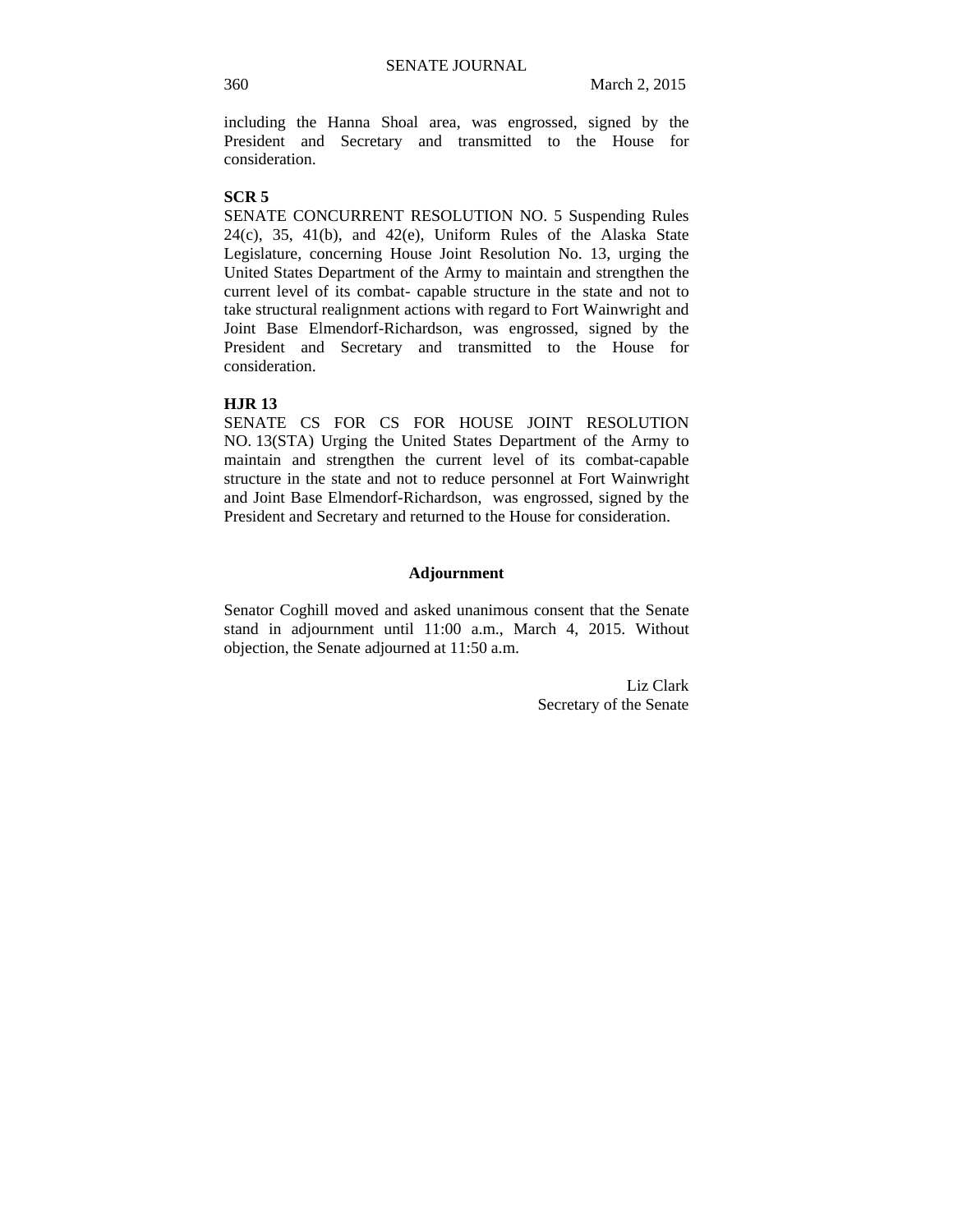#### **Announcements**

Americans with Disabilities Act Notice - Persons with disabilities who require special accommodation or alternative communication formats to access committee meetings may contact the appropriate committee office or the Legislative Information Office in their community. Reasonable advance notice is needed to accommodate the request. For further information, call the ADA Coordinator at 465-3854 Voice/465-4980 TDD.

#### **STANDING COMMITTEES**

+ indicates teleconference

= indicates bill previously heard/scheduled

### **COMMUNITY & REGIONAL AFFAIRS**

| Mar <sub>03</sub> | <b>Tuesday</b>                                  | Beltz 105 (tsbldg)                              | 3:30 PM |
|-------------------|-------------------------------------------------|-------------------------------------------------|---------|
| $^{+}$            | Presentation by Dave Stancliff: "From Menace to |                                                 |         |
|                   | Meals" the Biomass Project in Tok, AK           |                                                 |         |
| $^{+}$            |                                                 | Presentation by Joe Young: "Young's Timber      |         |
|                   |                                                 | Project" How to Utilize Timber as a Value-Added |         |
|                   | Product for Total Utilization                   |                                                 |         |
|                   |                                                 |                                                 |         |
|                   |                                                 |                                                 |         |
| <b>Mar 05</b>     | <b>Thursday</b>                                 | Beltz 105 (tsbldg)                              | 3:30 PM |
|                   | -- Public Testimony --                          |                                                 |         |
| SB 19<br>$^{+}$   |                                                 | <b>BOUNDARIES OF ROAD SERVICE AREAS</b>         |         |
| $+=$ SB 45        |                                                 | <b>PARKS &amp; REC SERVICE AREA BOUNDARIES</b>  |         |
| $+=$ SB 43        |                                                 | IMMUNITY FOR FIRE DEPT. & MEMBERS               |         |

----------------------------------------

### **EDUCATION**

| Mar $03$      | <b>Tuesday</b><br>No Meeting Scheduled  | <b>Butrovich 205</b> | $3:30$ PM |
|---------------|-----------------------------------------|----------------------|-----------|
| <b>Mar 05</b> | <b>Thursday</b><br>No Meeting Scheduled | <b>Butrovich 205</b> | $3:30$ PM |

----------------------------------------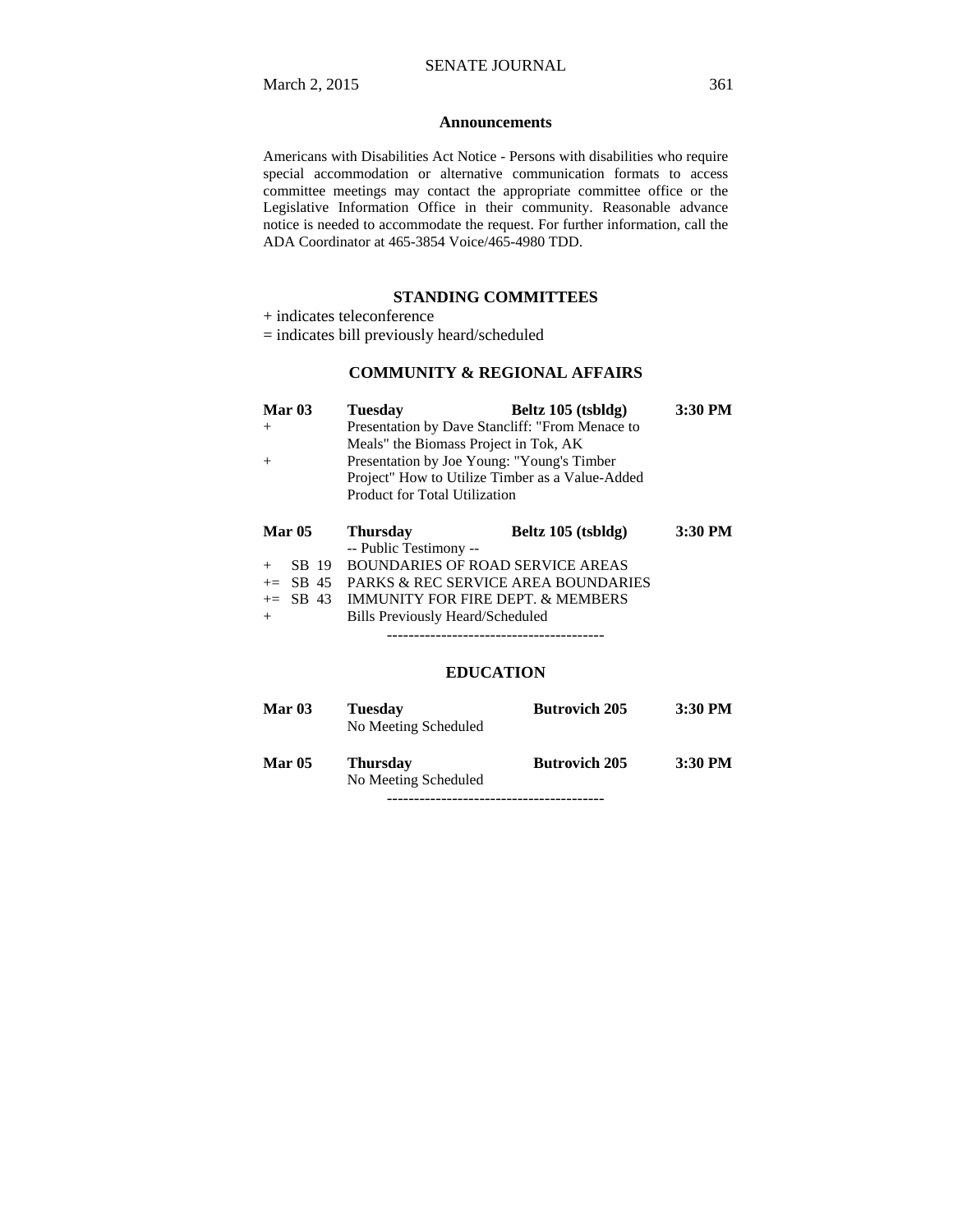# **FINANCE**

| Mar <sub>02</sub><br>$+=$ SB 27<br>$^{+}$       | <b>Monday</b><br>-- MEETING CANCELED --<br>Departments:<br>Labor and Workforce Development<br><b>Education and Early Development</b><br><b>Bills Previously Heard/Scheduled</b> | <b>Senate Finance 532</b><br>APPROP: OPERATING BUDGET/LOANS/FUNDS<br>Commerce, Community, and Economic Development | 9:00 AM |
|-------------------------------------------------|---------------------------------------------------------------------------------------------------------------------------------------------------------------------------------|--------------------------------------------------------------------------------------------------------------------|---------|
| <b>Mar 03</b><br>$+=$ SB 6<br>$+=$ SB 30<br>$+$ | <b>Tuesday</b><br>ELIMINATE DAYLIGHT SAVING TIME<br>-- Public Testimony --<br><b>Bills Previously Heard/Scheduled</b>                                                           | <b>Senate Finance 532</b><br>MARIJUANA REG;CONT. SUBST;CRIMES;DEFENSES                                             | 9:00 AM |
| Mar 04<br>$+=$ SB 27                            | Wednesday<br>Departments:<br>Administration<br>Revenue<br>Alaska Court System<br><b>Bills Previously Heard/Scheduled</b>                                                        | <b>Senate Finance 532</b><br>APPROP: OPERATING BUDGET/LOANS/FUNDS                                                  | 9:00 AM |
| <b>Mar 05</b><br>$+=$ SB 30<br>$+$              | <b>Thursday</b><br><b>Bills Previously Heard/Scheduled</b>                                                                                                                      | <b>Senate Finance 532</b><br>MARIJUANA REG;CONT. SUBST;CRIMES;DEFENSES                                             | 9:00 AM |
| <b>Mar 06</b><br>$+=$ SB 30<br>$^{+}$           | Friday<br><b>Bills Previously Heard/Scheduled</b>                                                                                                                               | <b>Senate Finance 532</b><br>MARIJUANA REG;CONT. SUBST;CRIMES;DEFENSES                                             | 9:00 AM |
|                                                 | <b>HEALTH &amp; SOCIAL SERVICES</b>                                                                                                                                             |                                                                                                                    |         |
| Mar <sub>02</sub>                               | <b>Monday</b><br>No Meeting Scheduled                                                                                                                                           | <b>Butrovich 205</b>                                                                                               | 1:30 PM |
| Mar <sub>04</sub>                               | Wednesday<br>No Meeting Scheduled                                                                                                                                               | <b>Butrovich 205</b>                                                                                               | 1:30 PM |
| <b>Mar 06</b>                                   | Friday<br>No Meeting Scheduled                                                                                                                                                  | <b>Butrovich 205</b>                                                                                               | 1:30 PM |

----------------------------------------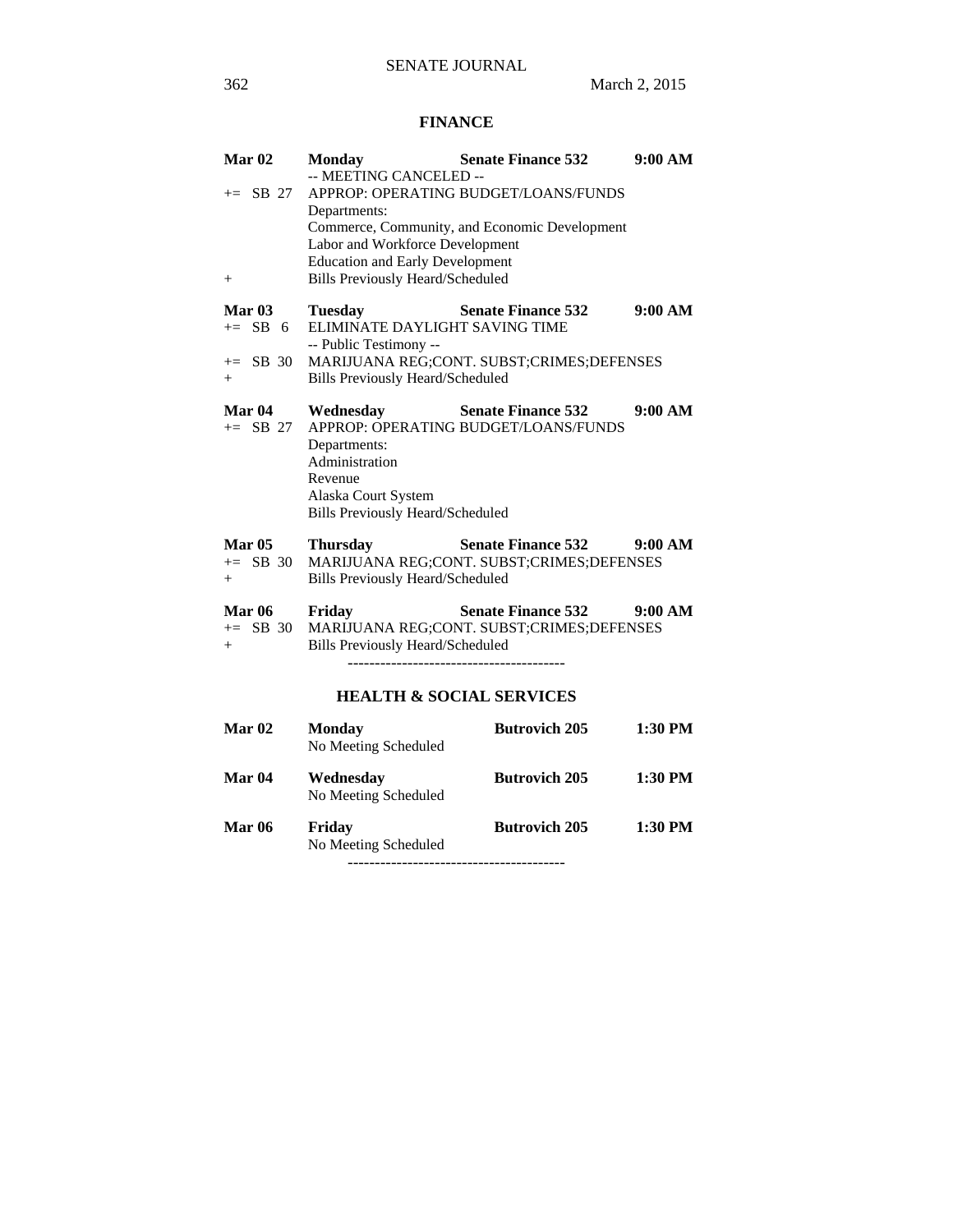# **JUDICIARY**

| Mar <sub>02</sub>                                                 | <b>Monday</b>                                                                                                                                                                                                                                                                                                                                      | <b>Butrovich 205</b> | 1:00 PM   |  |  |
|-------------------------------------------------------------------|----------------------------------------------------------------------------------------------------------------------------------------------------------------------------------------------------------------------------------------------------------------------------------------------------------------------------------------------------|----------------------|-----------|--|--|
| $^{+}$<br>$SB$ 5<br>$+=$<br>SB 41<br>$+=$<br>$+=$ SB 49<br>$^{+}$ | -- Time Change --<br>-- Testimony <invited and="" public="">--<br/>Confirmation of Governor's Appointment:<br/>Craig Fleener - Lieutenant Governor Successor<br/>RESTITUTION: PROPERTY AND INCOME LOSS<br/>PSYCHOLOGIST &amp; ASSOC CRIM HISTORY CHECKS<br/><b>CIVIL LEGAL SERVICES FUND</b><br/><b>Bills Previously Heard/Scheduled</b></invited> |                      |           |  |  |
| Mar <sub>04</sub><br>$+$                                          | Wednesday<br>-- MEETING CANCELED --<br>-- Testimony <invited and="" public="">--<br/><b>Bills Previously Heard/Scheduled</b></invited>                                                                                                                                                                                                             | Beltz 105 (tsbldg)   | 1:30 PM   |  |  |
| <b>Mar 06</b>                                                     | Friday<br>No Meeting Scheduled                                                                                                                                                                                                                                                                                                                     | Beltz 105 (tsbldg)   | $1:30$ PM |  |  |
| Mar <sub>09</sub><br>$^{+}$                                       | <b>Monday</b><br><b>Bills Previously Heard/Scheduled</b><br>-- Testimony <invited and="" public="">--</invited>                                                                                                                                                                                                                                    | <b>Butrovich 205</b> | $1:30$ PM |  |  |
| Mar 11<br>$^{+}$                                                  | Wednesday<br>Legislative Hearing: Inmate Death in the Alaska<br>Prison System<br>-- Testimony <invitation only=""> --</invitation>                                                                                                                                                                                                                 | Beltz 105 (tsbldg)   | 1:30 PM   |  |  |
| <b>Mar 13</b><br>$^{+}$                                           | Friday<br>Confirmation of Governor's Appointment:<br>Craig Richards, Attorney General - Department of<br>Law<br>-- Testimony <invited and="" public="">--</invited>                                                                                                                                                                                | Beltz 105 (tsbldg)   | 1:30 PM   |  |  |

# **LABOR & COMMERCE**

| Mar $03$ | Tuesday                          | Beltz 105 (tsbldg)                           | 1:30 PM |
|----------|----------------------------------|----------------------------------------------|---------|
|          |                                  | $+=$ SB 39 REPEAL FILM PRODUCTION TAX CREDIT |         |
|          | -- Public Testimony --           |                                              |         |
| $+$      | Bills Previously Heard/Scheduled |                                              |         |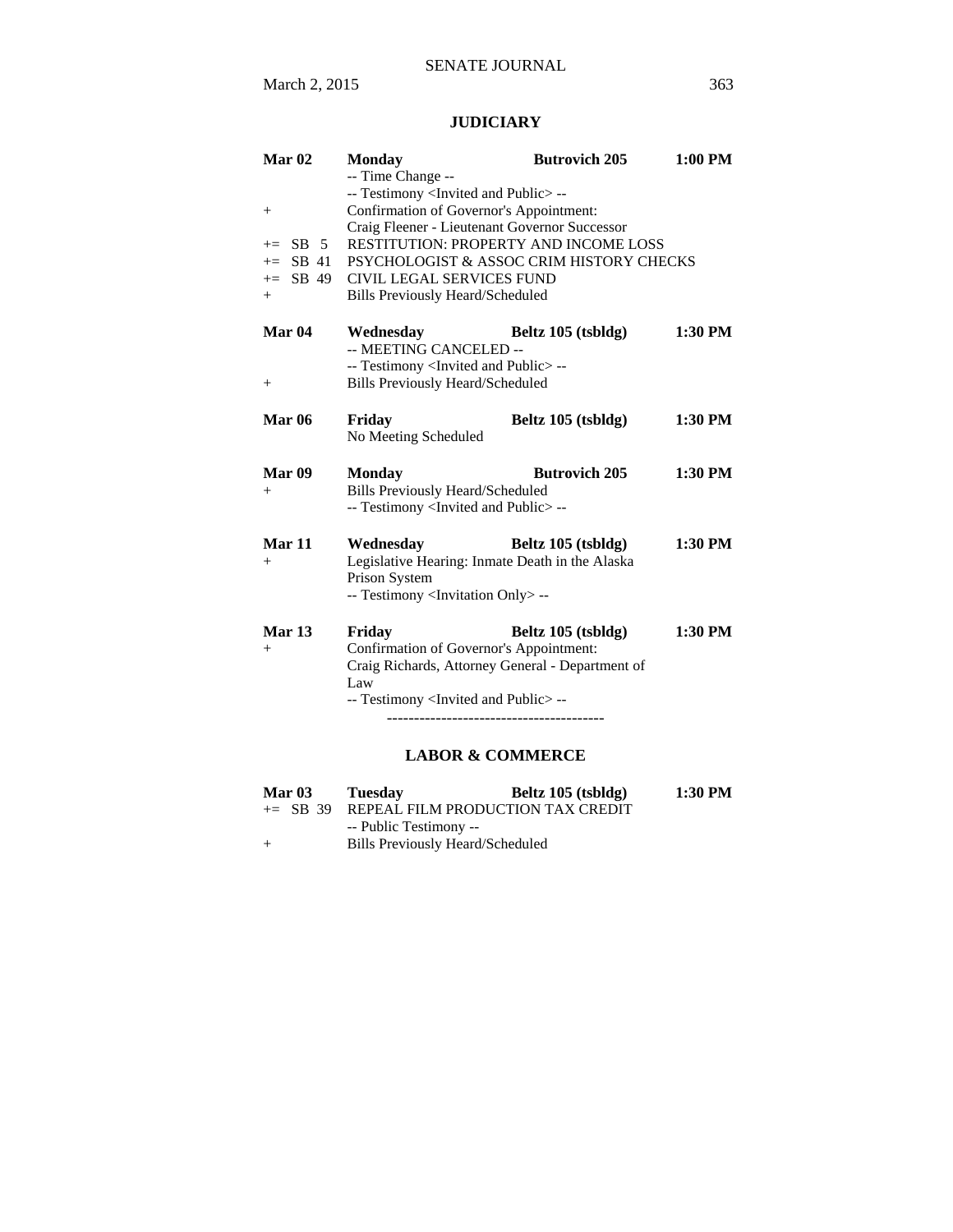### **LABOR & COMMERCE (continued)**

| <b>Mar 05</b> | <b>Thursday</b>        | Beltz 105 (tsbldg)                           | 1:30 PM |
|---------------|------------------------|----------------------------------------------|---------|
|               |                        | $+=$ SB 39 REPEAL FILM PRODUCTION TAX CREDIT |         |
|               | -- Public Testimony -- |                                              |         |
| $^{+}$        |                        | Bills Previously Heard/Scheduled             |         |
|               |                        |                                              |         |

### **RESOURCES**

| <b>Mar 02</b><br>$+$      | <b>Monday</b><br>Confirmation of Governor's Appointee:<br>Department of Fish & Game - Sam Cotten<br>-- Public Testimony on Appointee -- | <b>Butrovich 205</b> | 3:30 PM   |
|---------------------------|-----------------------------------------------------------------------------------------------------------------------------------------|----------------------|-----------|
| $+$                       | <b>Bills Previously Heard/Scheduled</b>                                                                                                 |                      |           |
| Mar <sub>04</sub><br>$+$  | Wednesdav<br>Update on Endangered Species Act Coordination by<br>State of Alaska                                                        | <b>Butrovich 205</b> | 3:30 PM   |
| $+$                       | -- Testimony <invitation only=""> --<br/><b>Bills Previously Heard/Scheduled</b></invitation>                                           |                      |           |
| $\mathbf{M} = \mathbf{M}$ | <b>The Post Company</b>                                                                                                                 | $D_{-4}$ $\cdot$ And | 9.90 DN F |

**Mar 06 Friday Butrovich 205 3:30 PM**  + Bills Previously Heard/Scheduled ----------------------------------------

### **STATE AFFAIRS**

|        | Mar <sub>03</sub>                | <b>Tuesday</b>                                               | <b>Butrovich 205</b> | 9:00 AM |
|--------|----------------------------------|--------------------------------------------------------------|----------------------|---------|
|        |                                  | -- Public Testimony --                                       |                      |         |
| $+$    |                                  | SCR 2 RECOGNIZING MISS ALASKA & PAGEANT                      |                      |         |
| $+$    | HB 43                            | JAN 9: AK LAW ENFORCEMENT OFFICERS' DAY                      |                      |         |
|        | H <sub>R</sub><br>$\blacksquare$ | STATE ARCTIC POLICY                                          |                      |         |
| $+$    |                                  | SJR 12 CONST. AM: ELECTED ATTORNEY GENERAL                   |                      |         |
| $^{+}$ |                                  | Bills / Topics Previously Heard/Scheduled                    |                      |         |
|        |                                  |                                                              |                      |         |
|        | <b>Mar 05</b>                    | <b>Thursday</b>                                              | <b>Butrovich 205</b> | 9:00 AM |
| $+$    |                                  | Governor's Appointments - Confirmation Hearings:             |                      |         |
|        |                                  | Rebecca Hamon, Alaska Police Standards Council               |                      |         |
|        |                                  | Gustaf Sandahl, Alaska Police Standards Council              |                      |         |
|        |                                  | -- Public Testimony --                                       |                      |         |
|        |                                  | <hearing 02="" 15="" 24="" from="" rescheduled=""></hearing> |                      |         |
|        |                                  | $(m \cdot \text{atim } \alpha \cdot \text{atim } \alpha)$    |                      |         |

**(meeting continued on next page)**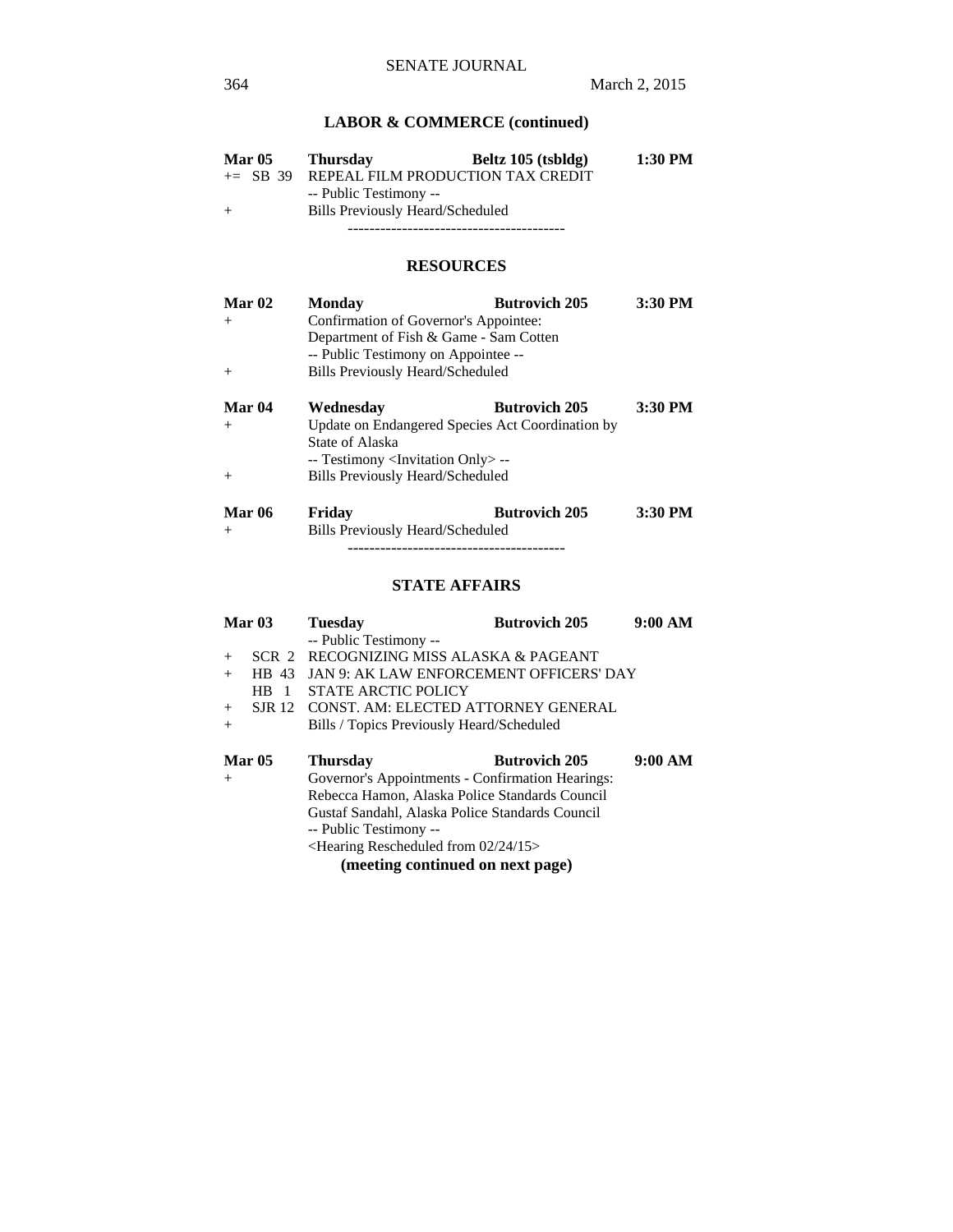# **STATE AFFAIRS (continued)**

|  | (meeting continued from previous page)          |
|--|-------------------------------------------------|
|  | SB 62 REGULATION OF MARIJUANA BUSINESSES; BOARD |
|  | Initial Presentation by Sponsor                 |
|  | Comments by Initiative Sponsors                 |
|  | SB 24 LEGIS. ETHICS ACT: CONTRACTORS, INTERNS   |
|  | -- Public Testimony --                          |
|  | SB 4 FINL, DISCLOSURE: LEGIS AND PUB OFFICIALS  |
|  | -- Public Testimony --                          |
|  | Bills / Topics Previously Heard/Scheduled       |
|  |                                                 |

### **TRANSPORTATION**

| Mar $03$      | <b>Tuesday</b><br>No Meeting Scheduled  | <b>Butrovich 205</b> | $1:00$ PM |  |  |
|---------------|-----------------------------------------|----------------------|-----------|--|--|
| <b>Mar 05</b> | <b>Thursday</b><br>No Meeting Scheduled | <b>Butrovich 205</b> | $1:00$ PM |  |  |
|               |                                         |                      |           |  |  |

# **FINANCE SUBCOMMITTEES**

### **ADMINISTRATION**

| <b>Mar 04</b> | Wednesday                                    | <b>Butrovich 205</b> | 7:30 AM |  |
|---------------|----------------------------------------------|----------------------|---------|--|
|               | Discussion:                                  |                      |         |  |
|               | Core Services                                |                      |         |  |
|               | Budgetary Changes Made by the Administration |                      |         |  |
|               | 5 Year IT Plan and Its Implication for FY 16 |                      |         |  |
|               | <b>Upcoming Labor Negotiations</b>           |                      |         |  |
|               | Undesignated Reductions vs. Specific Item    |                      |         |  |
|               | Reductions Approach to Budgeting             |                      |         |  |
|               | - Sheldon Fisher, Commissioner, DOA          |                      |         |  |
|               | - Leslie Ridle, Deputy Commissioner          |                      |         |  |
|               | - John Boucher, Deputy Commissioner          |                      |         |  |
|               |                                              |                      |         |  |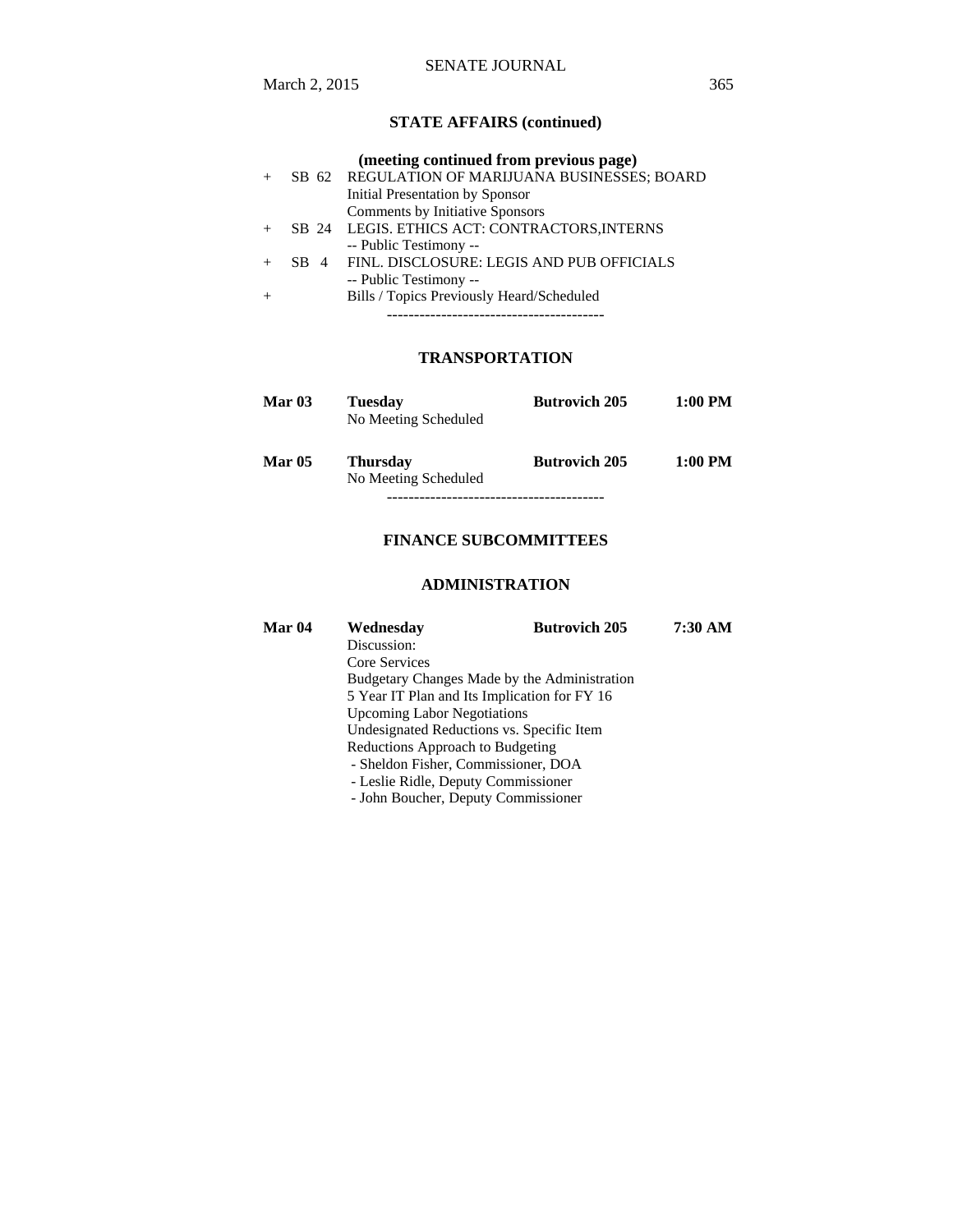# **ADMINISTRATION (continued)**

| Mar 10        | Tuesday                                                                          | <b>Butrovich 205</b> | 7:30 AM |  |  |
|---------------|----------------------------------------------------------------------------------|----------------------|---------|--|--|
|               | Discussion of:                                                                   |                      |         |  |  |
|               | Budgetary Changes Adopted in the House of                                        |                      |         |  |  |
|               | Representatives                                                                  |                      |         |  |  |
|               | <b>Enterprise Technology Services</b>                                            |                      |         |  |  |
|               | Opportunities for Consolidation / Privatization                                  |                      |         |  |  |
|               | Recapture of Excess Funds Currently in Numerous                                  |                      |         |  |  |
|               | <b>Stand-alone Fund Balances</b>                                                 |                      |         |  |  |
|               | <b>Universal Space Standards</b>                                                 |                      |         |  |  |
|               | Alaska Land Mobile Radio                                                         |                      |         |  |  |
|               | - Leslie Ridle, Deputy Commissioner, DOA                                         |                      |         |  |  |
|               | - John Boucher, Deputy Commissioner, DOA                                         |                      |         |  |  |
|               | - Cheri Lowenstein, Administrative Services                                      |                      |         |  |  |
|               | Director, DOA                                                                    |                      |         |  |  |
|               | - Andy Mills, Special Assistant, DOA                                             |                      |         |  |  |
| <b>Mar 12</b> | <b>Thursday</b>                                                                  | <b>Butrovich 205</b> | 7:30 AM |  |  |
|               |                                                                                  |                      |         |  |  |
|               | Discussion Related to "Intent Language" to be<br>Considered to Address Budgetary |                      |         |  |  |
|               | Recommendations and Long Range Budgetary Plans                                   |                      |         |  |  |
|               | - Leslie Ridle, Deputy Commissioner, DOA                                         |                      |         |  |  |
|               | - John Boucher, Deputy Commissioner, DOA                                         |                      |         |  |  |
|               | - Cheri Lowenstein, Administrative Services                                      |                      |         |  |  |
|               | Director, DOA                                                                    |                      |         |  |  |
|               | - Andy Mills, Special Assistant, DOA                                             |                      |         |  |  |
|               |                                                                                  |                      |         |  |  |
| Mar 19        | Thursday                                                                         | <b>Butrovich 205</b> | 7:30 AM |  |  |

Closeout

- Sheldon Fisher, Commissioner, DOA
- Leslie Ridle, Deputy Commissioner
	- John Boucher, Deputy Commissioner
	- Cheri Lowenstein, Administrative Services
	- Director
	- Andy Mills, Special Assistant
		- ----------------------------------------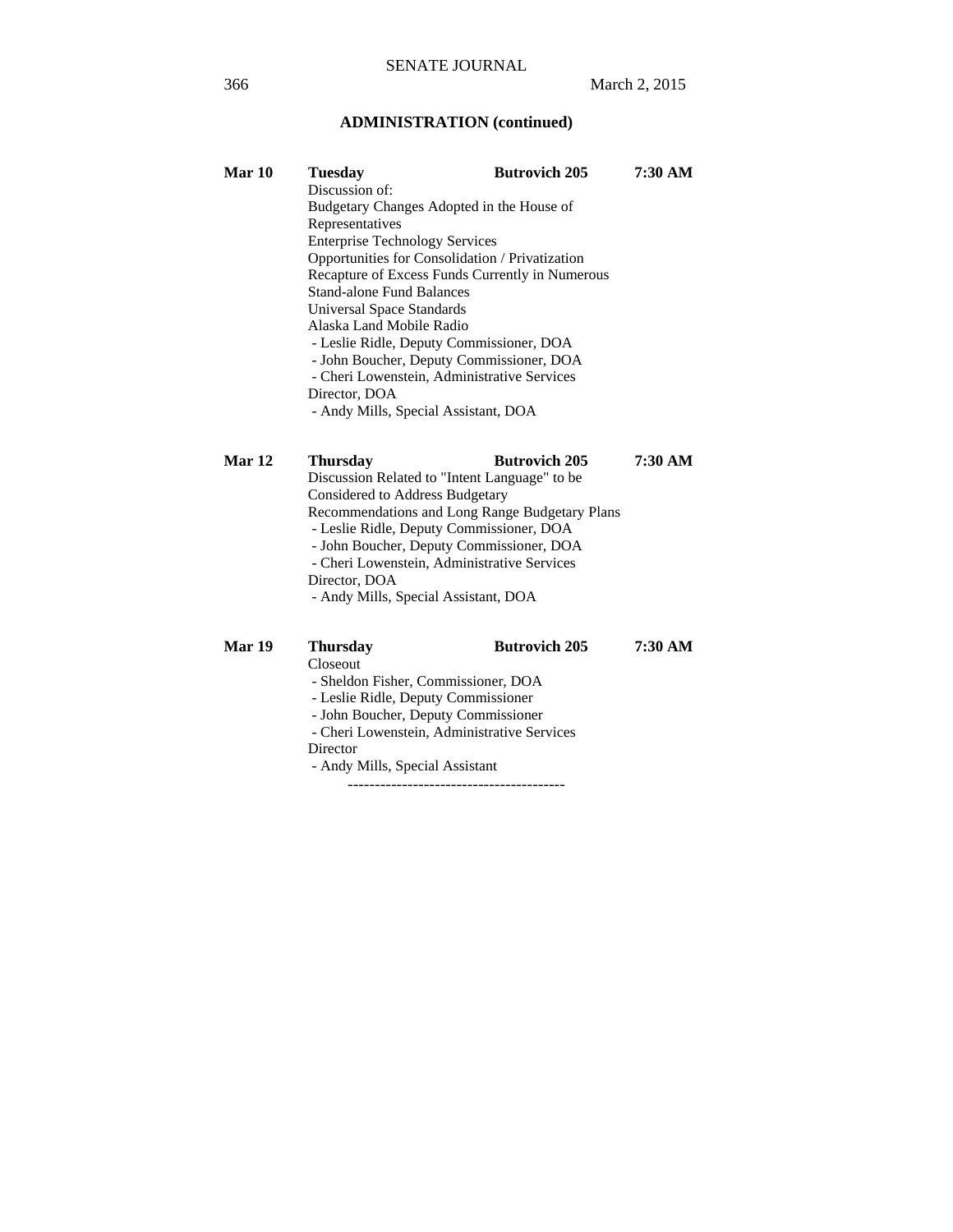| Mar 11        | Wednesdav                         | <b>Senate Finance 532</b><br>Commerce, Community & Economic Development | $3:00$ PM |
|---------------|-----------------------------------|-------------------------------------------------------------------------|-----------|
| <b>Mar 17</b> | <b>Tuesday</b>                    | <b>Senate Finance 532</b><br>Commerce, Community & Economic Development | $3:00$ PM |
| Mar 24        | <b>Tuesday</b><br><b>Closeout</b> | <b>Senate Finance 532</b>                                               | $3:00$ PM |
|               |                                   |                                                                         |           |

### **EDUCATION & EARLY DEVELOPMENT**

| Mar $03$ | <b>Tuesday</b>                            | <b>Butrovich 205</b> | 8:00 AM |
|----------|-------------------------------------------|----------------------|---------|
|          | Overview of the Governor's Amended Budget |                      |         |
|          | Rationale Behind the Proposed Reductions  |                      |         |
|          | Mike Hanley, Commissioner, DEED           |                      |         |
|          | Heidi Teshner, Director, Division of      |                      |         |
|          | Administrative Services, DEED             |                      |         |

----------------------------------------

### **FISH & GAME**

| Mar $03$ | Tuesday                                                   | Beltz 105 (tsbldg)                             | 5:00 PM |  |
|----------|-----------------------------------------------------------|------------------------------------------------|---------|--|
|          | Discussion of:                                            |                                                |         |  |
|          | Core Services                                             |                                                |         |  |
|          |                                                           | Budgetary Changes Made by the Administration   |         |  |
|          | <b>Wildlife Conservation with Focus</b>                   |                                                |         |  |
|          |                                                           | on (1) ANILCA / Access Efforts; (2) Endangered |         |  |
|          | Species; and (3) Intensive Management                     |                                                |         |  |
|          | - Sam Cotten, Commissioner, DFG                           |                                                |         |  |
|          | - Kevin Brooks, Deputy Commissioner                       |                                                |         |  |
|          | - Bruce Dale, Acting Director of Wildlife                 |                                                |         |  |
|          | Conservation                                              |                                                |         |  |
| Mar 12   | <b>Thursday</b>                                           | Beltz 105 (tsbldg)                             | 5:00 PM |  |
|          | Discussion of:                                            |                                                |         |  |
|          | Budgetary Changes Adopted in the House of Representatives |                                                |         |  |
|          | Impact on Fish Management of the International Treaties;  |                                                |         |  |
|          | Escapement Goals and Stocks of Concern;                   |                                                |         |  |
|          | <b>Habitat Enhancement</b>                                |                                                |         |  |
|          | - Jeff Regnart, Director of Commercial Fisheries          |                                                |         |  |
|          | - Tom Brookover, Acting Director of Sports Fish           |                                                |         |  |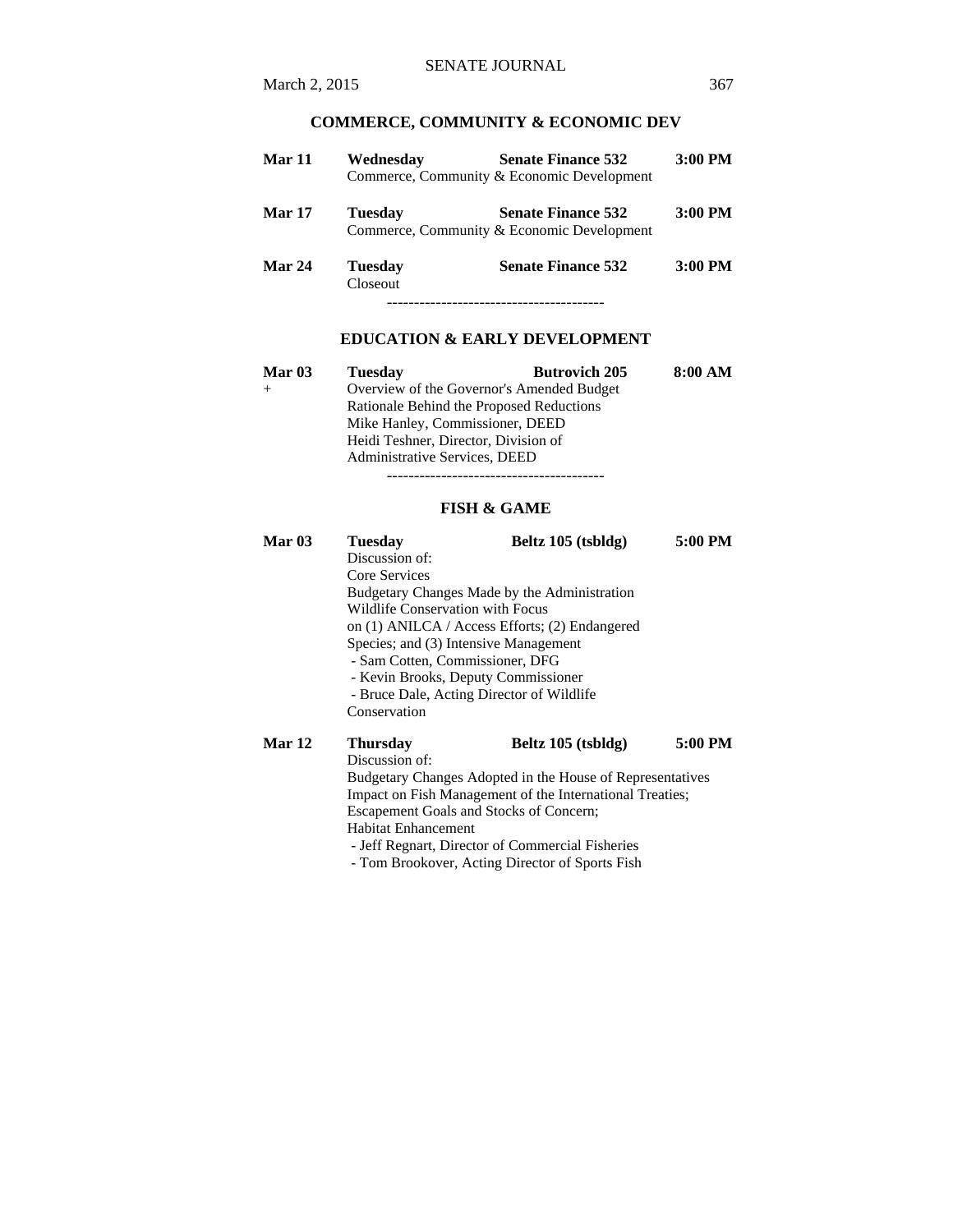# **FISH & GAME (continued)**

| Mar 17        | <b>Tuesday</b><br>Discussion Related to "Intent Language" to be<br>and Longer Range Budgetary plans | Beltz 105 (tsbldg)<br>Considered to Address Budgetary Recommendations | 5:00 PM |
|---------------|-----------------------------------------------------------------------------------------------------|-----------------------------------------------------------------------|---------|
| Mar 19        | <b>Thursday</b><br>Closeout                                                                         | Beltz 105 (tsbldg)                                                    | 5:00 PM |
|               |                                                                                                     | <b>HEALTH &amp; SOCIAL SERVICES</b>                                   |         |
| <b>Mar 09</b> | <b>Monday</b><br>Department of Health and Social Services                                           | <b>Senate Finance 532</b>                                             | 5:30 PM |
| Mar 11        | Wednesday<br>Department of Health and Social Services                                               | <b>Senate Finance 532</b>                                             | 5:30 PM |
| <b>Mar 16</b> | <b>Monday</b><br>Department of Health and Social Services                                           | <b>Senate Finance 532</b>                                             | 5:30 PM |
| <b>Mar 18</b> | Wednesday<br><b>Closeout</b>                                                                        | <b>Senate Finance 532</b>                                             | 5:30 PM |
|               |                                                                                                     | <b>MILITARY &amp; VETERANS' AFFAIRS</b>                               |         |
| Mar 12        | <b>Thursday</b><br>Military & Veterans Affairs                                                      | <b>Senate Finance 532</b>                                             | 3:00 PM |
| <b>Mar 25</b> | Wednesday Senate Finance 532<br>Closeout                                                            |                                                                       | 3:00 PM |
|               |                                                                                                     | <b>PUBLIC SAFETY</b>                                                  |         |
| Mar 10        | <b>Tuesday</b><br>Department of Public Safety                                                       | <b>Senate Finance 532</b>                                             | 3:00 PM |
| <b>Mar 19</b> | <b>Thursday</b><br>Department of Public Safety                                                      | <b>Senate Finance 532</b>                                             | 3:00 PM |
| Mar 26        | <b>Thursday</b><br>Closeout                                                                         | <b>Senate Finance 532</b>                                             | 3:00 PM |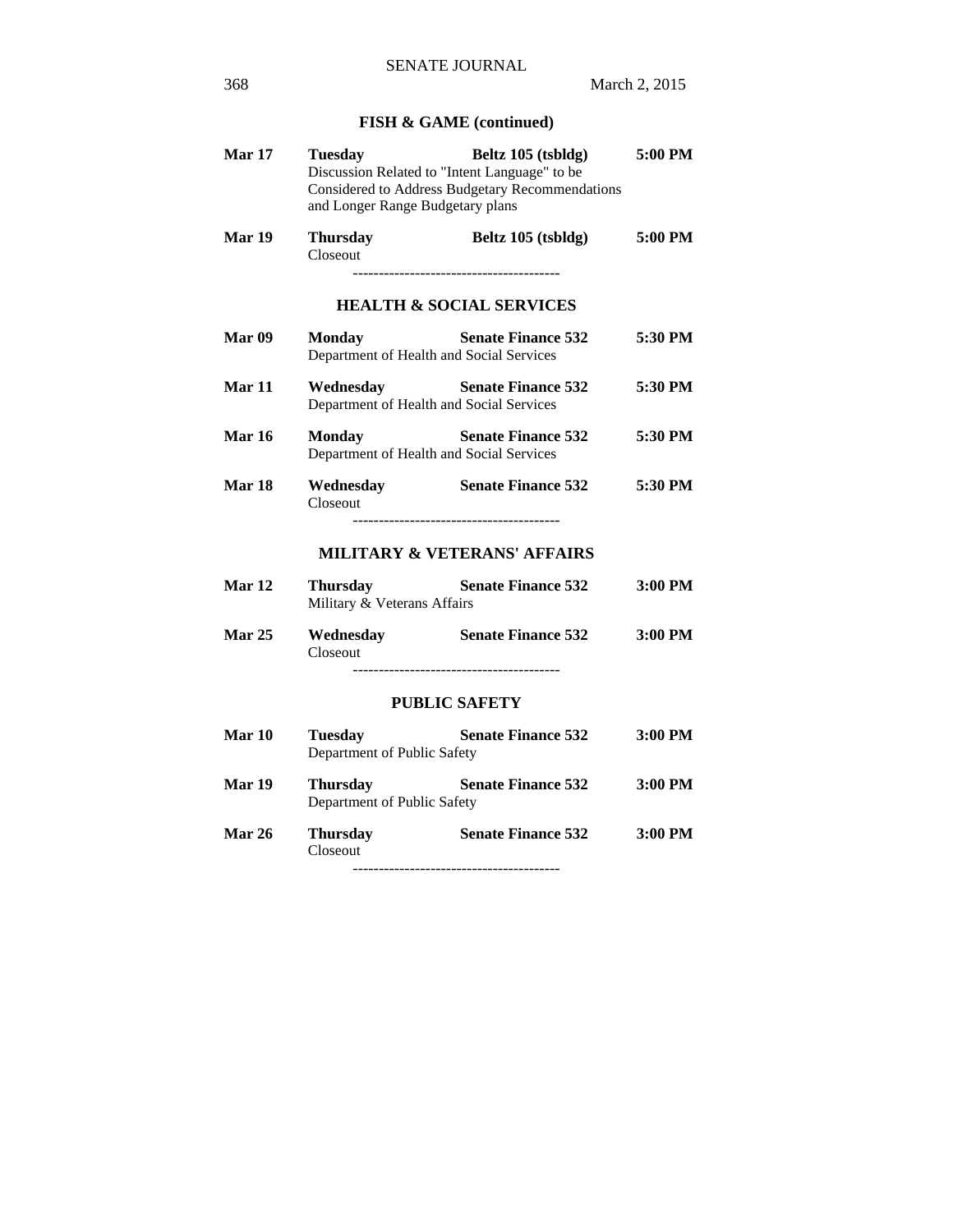# **TRANSPORTATION & PUBLIC FACILITIES**

| Mar 10        | <b>Tuesday</b><br><b>Facilities</b> | <b>Fahrenkamp 203</b><br>Department of Transportation and Public | 11:00 AM |
|---------------|-------------------------------------|------------------------------------------------------------------|----------|
| <b>Mar 17</b> | Tuesdav<br><b>Facilities</b>        | <b>Fahrenkamp 203</b><br>Department of Transportation and Public | 11:00 AM |
| Mar 24        | <b>Tuesday</b><br>Closeout          | Fahrenkamp 203                                                   | 11:00 AM |

----------------------------------------

### **SPECIAL COMMITTEES**

### **SPECIAL CMTE ON THE ARCTIC**

| <b>Mar 05</b><br>$+$ | <b>Thursday</b><br>Presentation on Workforce Plan Development as it<br>Relates to the Arctic                                         | <b>Butrovich 205</b> | 11:15 AM |
|----------------------|--------------------------------------------------------------------------------------------------------------------------------------|----------------------|----------|
| <b>Mar 10</b><br>$+$ | <b>Tuesday</b><br>Presentation: "Arctic Waterways Safety Committee:<br>Streamlined Path for Safe Vessel Operations in<br>the Arctic" | <b>Butrovich 205</b> | 10:45 AM |
| <b>Mar 12</b>        | <b>Thursday</b><br>No Meeting Scheduled                                                                                              | <b>Butrovich 205</b> | 11:15 AM |

### **JOINT COMMITTEES**

# **LEGISLATIVE BUDGET & AUDIT**

| Mar 10 | <b>Tuesday</b>                                           | Beltz 105 (tsbldg)                              | 7:30 AM |
|--------|----------------------------------------------------------|-------------------------------------------------|---------|
| $+$    | Public Hearing                                           |                                                 |         |
|        |                                                          | Education Funding Study: State of Alaska's      |         |
|        | Method of Funding K-12 Education                         |                                                 |         |
|        |                                                          | Public Comment to Assist the Education Funding  |         |
|        |                                                          | Study Contractor in Understanding the Public    |         |
|        | Perspective on Alaska's Current School Funding Structure |                                                 |         |
|        |                                                          | -- Testimony < Time Limit Set to 3 Minutes > -- |         |